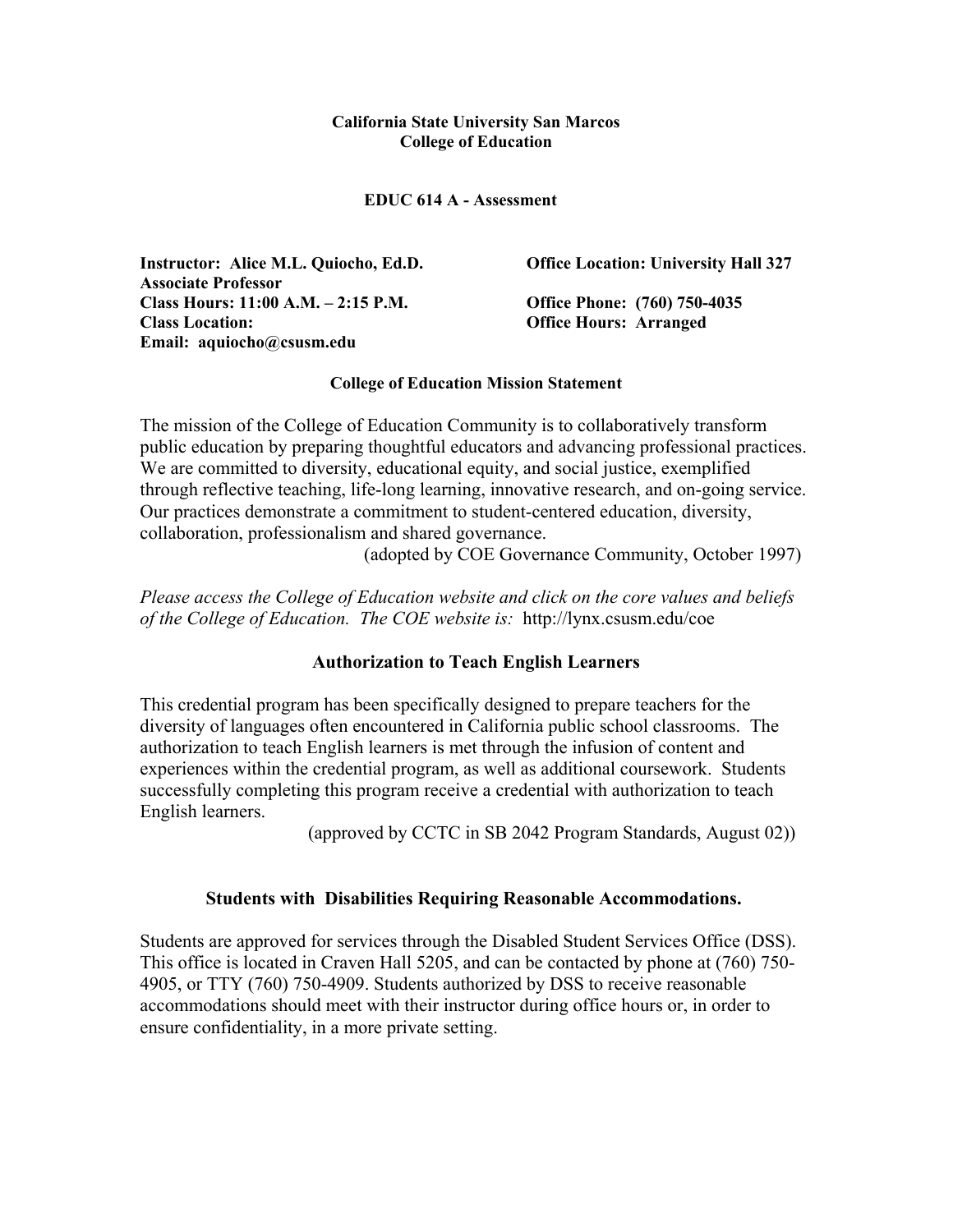### **Required Textbooks.**

1.Manzo, A.V., Manzo, U.C. & Albee, J.J. (2004). Reading assessment for diagnosticprescriptive teaching. Thomson Wadsworth.

### **Project Descriptions.**

*#1. Tracking Student Achievement*. (50 Points) This project involves the tracking of *two students at two different grade levels.* You should holistically examine the backgrounds of the students as well as obtain assessment information on the students. You should do the following for this project:

- 1. Obtain information on the backgrounds of each of the students. One student should be an English Learner or a Special Education student. Is the child an older child? A middle child? The youngest? Have there been health issues such as tubes in the child's ears? Referrals to social services? To the district/school psychologist? Have there been mobility issues? What does the office discipline file look like? How many referrals have there been, if any? What were the infractions? What disciplinary measures were taken?
- 2. Obtain the test scores of the two students. Obtain the scores of ALL tests this student has taken, including authentic assessments as well as standardized tests.
- 3. Obtain explanations for the scoring of the standardized tests. What objectives were being tested? How are the scores reported? In national curve equivalents? Stanines? Percentiles? Grade level scores? All of the above? Some? None? Indicate all of the ways the standardized test scores are reported.
- 4. How were the authentic assessments scored? Informal reading inventories? What process was followed? What was the rate of administration? What else was used as assessments? Running records? Rubrics? Checklists? All of the above? Some? Different scoring devices? Indicate all of the scoring devices and report the scores on all used for the two students.
- 5. What else has been done to support these students? In what special programs are these students involved? How long? Who referred them? Why? What measures have been taken?
- 6. Create a grid and conduct an in-depth analysis of the students' scores. The analysis involves not only analyzing the scores and indicating what the scores mean, but also suggesting interventions

*#2. In-Depth Analysis of Student Achievement.* (50 Points) Select one of the students whose assessments you have tracked. Refer back to the analysis you did as well as the interventions suggested. In this project, you will develop a specific intervention plan for one of the students. You will deliver this intervention plan, keeping track of student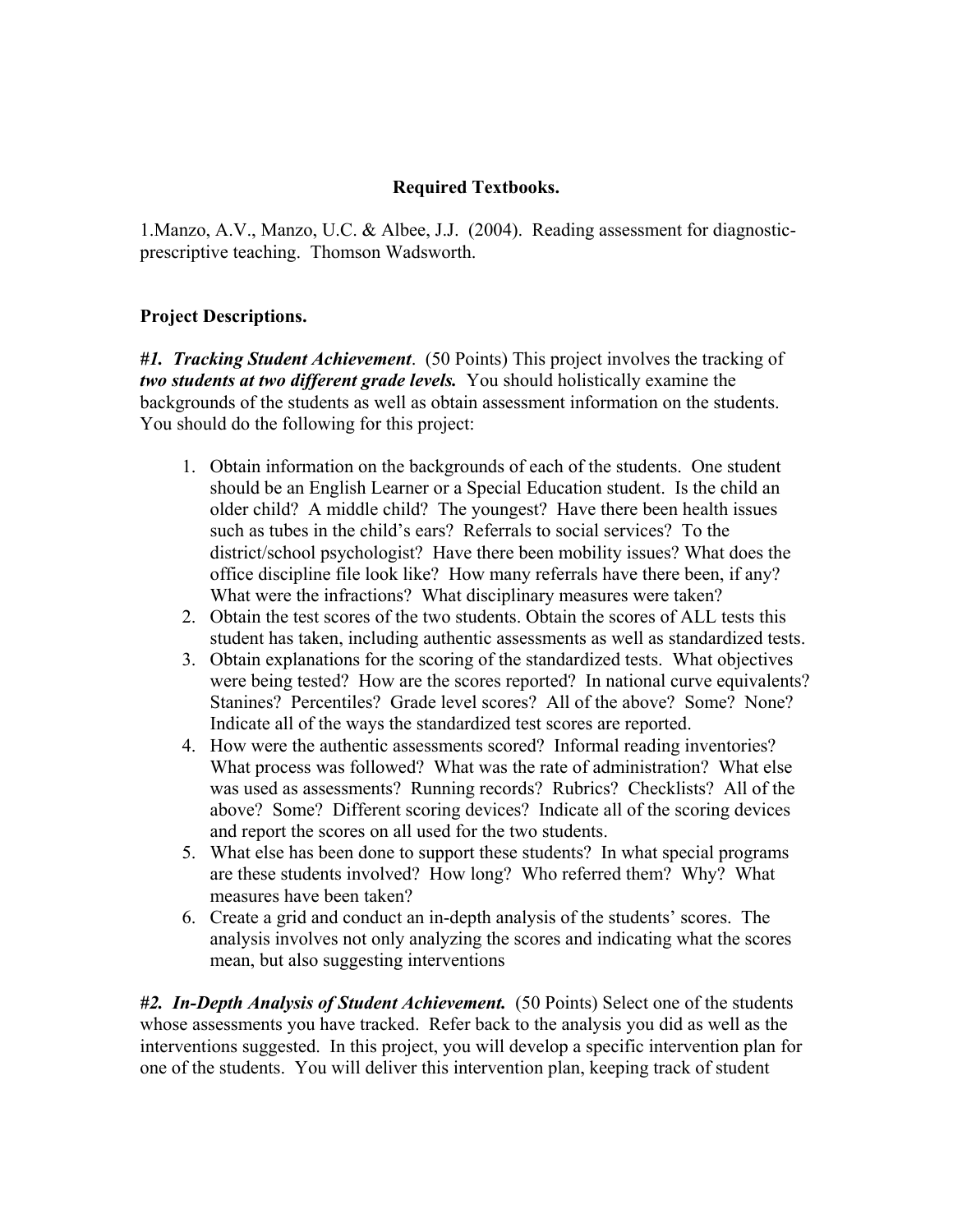achievement in five areas, noting how achievement is being tracked and who is receiving the feedback. The five areas are:

- 1. Word analysis or word work
- 2. Independent reading
- 3. Guided reading instruction that is focused on comprehension and high level thinking skills as well as reading in the content areas
- 4. Writing in the content areas as well as personal writing
- 5. Oral language development

Your project should contain samples of instruction and the resulting student work. There should be a tracking of student achievement in each of the five areas indicated above. Rubrics should be used to score the personal content area writing. That is, there should be a content rubric, a conventions rubric and a genre rubric. Include all assistive devices and instruction you used to scaffold student learning. Note how, if, and when the scaffolds were withdrawn to create more student independence in learning.

Be specific about the things you are doing with the student. In order to facilitate this, keep a journal on what you have done with the student noting how the student has responded throughout the project. Reflect on your teaching throughout the project and finally, do an overall reflection on both of these projects.

*#3. Researching Testing.* (30 Points). Conduct and internet search or research the topic in educational journals, such as literacy journals, Phi Delt Kappan, Educational Leadership or any other journal or ERIC document. You will be looking for the topic of testing. Te purpose of this search is to stimulate our thinking in this class. You should do the following:

- **1.** Look for research that either challenges or supports standardized testing of children (at least to articles). Consider the rationale for testing, the frequency of testing the ages at which tests are administered, etc.
- **2.** You will be asked to share the articles in class with peers. You want to examine the issue thoroughly and to be exposed to multiple perspectives on this issue. Understand that this is not to convince you to look at testing one way or another. That you will do on your own, having read and listened to the research.
- **3.** At the end of the class, you will be asked to submit a perspective paper on the issue of testing. Refer to the research and tell stories from your own experiences, either personal or that of a classroom teacher.

*Attendance.* (10 Points) This is a master's class, and although most of you are fully employed in schools and work full days, you are expected to attend class. It is expected that you will be on time to class unless there are extenuating circumstances. In such cases, it is the responsibility of the student to notify the instructor. Phone numbers and email address is provided to facilitate your communication with the instructor. *If you miss more than two classes ( which includes arriving late to class), you will not be able to earn a grade higher than a B in the course.*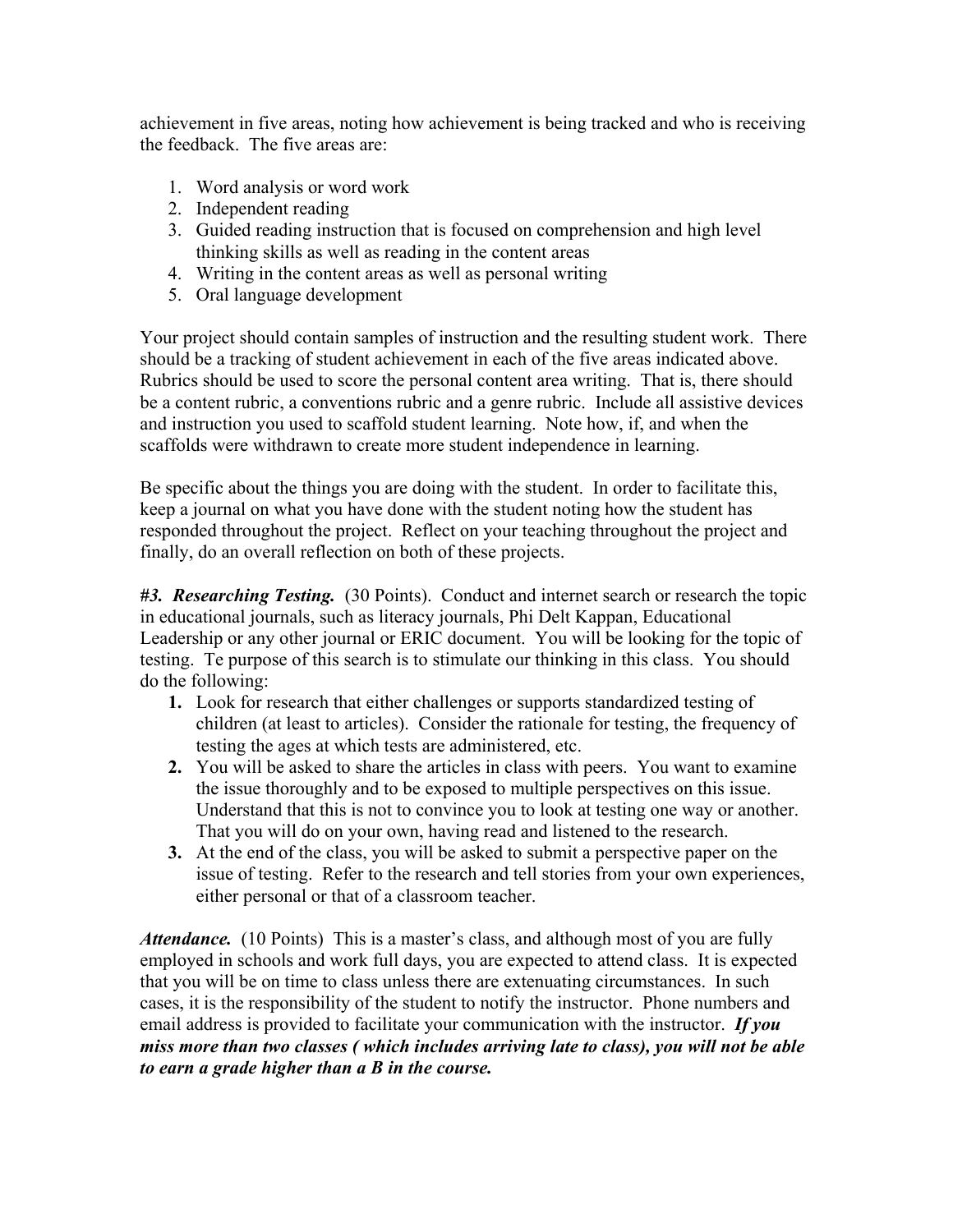*Participation.* (20 Points) The readings will provide a basis for the discussion in this class. You are expected to complete the readings and bring in at least one question to pose to your colleagues and the instructor during the class. You may use local district and school scenarios to provide elaboration for the questions you pose in class. The purpose of discussion is to be open to new ideas and ways to think about student assessment that informs instruction. There are no pat answers as to why students do not achieve. Access is a huge issue along with instructional scaffolds. It is not necessarily students ability, but perhaps cultural learning styles.

*Grading.* (Total Points = 160) Grades are calculated on a percentage basis. You will receive timely feedback on all submissions. You will be asked to look at the requirements for both projects and submit to the instructor a timeline for submissions of the parts of the project in order to obtain ongoing feedback. These timelines will be due the third meeting of class – February 4.

If at any time you are concerned about the grade you think you will be receiving in this class, please do not hesitate to communicate with the instructor to determine what needs to be completed or re-submitted. A point rubric based on the requirements of the project descriptions will be used to ascertain the points granted for the two required projects. The following calculations will be used to determine grades:

 $100 - 93\% = A$  $92 - 90\% = A$  $89 - 85 = B$  $84 - 80 = B$  $79 - 75 = C$  $74 - 72 = C$ 

## *Course Calendar*

| <b>Date</b> | <b>Readings</b>                                   | <b>Project Due Dates</b> |
|-------------|---------------------------------------------------|--------------------------|
| January 21  | Introduction to the class                         |                          |
|             | Discussion of standards                           |                          |
|             | Personal values and beliefs                       |                          |
| January 28  | Chapter 1: Standards, History of                  |                          |
|             | Assessment, Diagnostic/Prescriptive               |                          |
|             | Perspective                                       |                          |
| February 4  | Chapter 2: Individual Diagnosis and Case          | <b>Timelines Due</b>     |
|             | Reporting                                         |                          |
| Feb. 11     | Chapter 3: Standardized and Structured            |                          |
|             | Informal Assessment of Reading                    |                          |
| Feb. 18     | Chapter 4: Assessment of Language Arts            |                          |
| Feb. 25     | Chapter 5: In-Depth Assessment of                 |                          |
|             | <b>Collateral Factors in Literacy Development</b> |                          |
| March 3     | Frameworks and Principles for Corrective          |                          |
|             | and Redial Instruction                            |                          |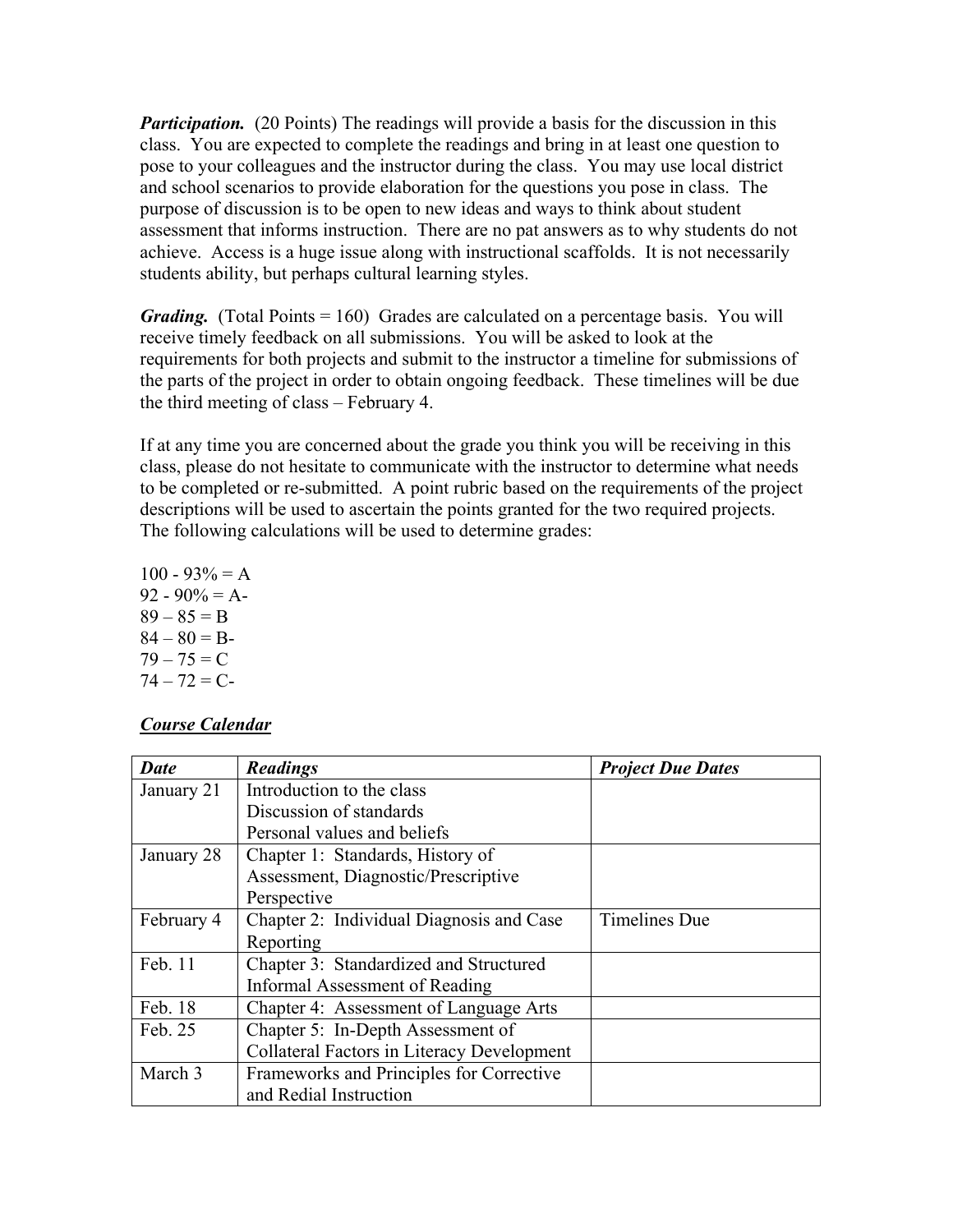| March 10    | Chapter 7: Word Work                       |                          |
|-------------|--------------------------------------------|--------------------------|
| March 17    | Chapter 8: Comprehension                   |                          |
| <b>Date</b> | <b>Readings</b>                            | <b>Project Due Dates</b> |
| March 24    | Chapter 9: Vocabulary                      | Project #1 Due           |
| April 7     | Chapter 10: Content Area Reading and       |                          |
|             | <b>Study Strategies</b>                    |                          |
| April 14    | Chapter 11: Motivational and Other Issues. |                          |
|             | Deficit Model?                             |                          |
| April 21    | Chapter 12: Ell's and other Diverse        | Project #3 Due           |
|             | <b>Students</b>                            |                          |
| April 28    | Chapter 13: Adults and Adolescents         |                          |
| May 5       | Looking at our own values and beliefs      | Project #2 Due           |

# **Scoring Rubrics**

# **Project #1.**

- 1. The students have been identified as to their "special needs" status.
- 2. Information on the backgrounds of each of the students is complete.
- 3. Position in the family is clearly described.
- 4. Health issues have been described completely.
- 5. Referral information is included with descriptions of incidents, actions taken, etc.
- 6. Social services or psychological referral information is included.
- 7. All test scores have been included for both students.
- 8. Descriptions of the tests have been included.
- 9. Objectives tested have been described.
- 10. Authentic assessment tools and scoring methods have been described.
- 11. Administrative dates (times) for all assessments are included.
- 12. Support services for both students are clearly described to include frequency of support.
- 13. Analysis grid is clear and comprehensive.
- 14. Interventions are specific and targeted to students' strengths and needs.

# **Project #2.**

- 1. A specific intervention plan for one of the students is clear, comprehensive, with documentation (assessment/analysis data, descriptions of scaffolds)
- 2. Student achievement is tracked in five areas
	- Word analysis or word work
	- Independent reading
	- Guided reading instruction that is focused on comprehension and high level thinking skills as well as reading in the content areas
	- Writing in the content areas as well as personal writing
	- Oral language development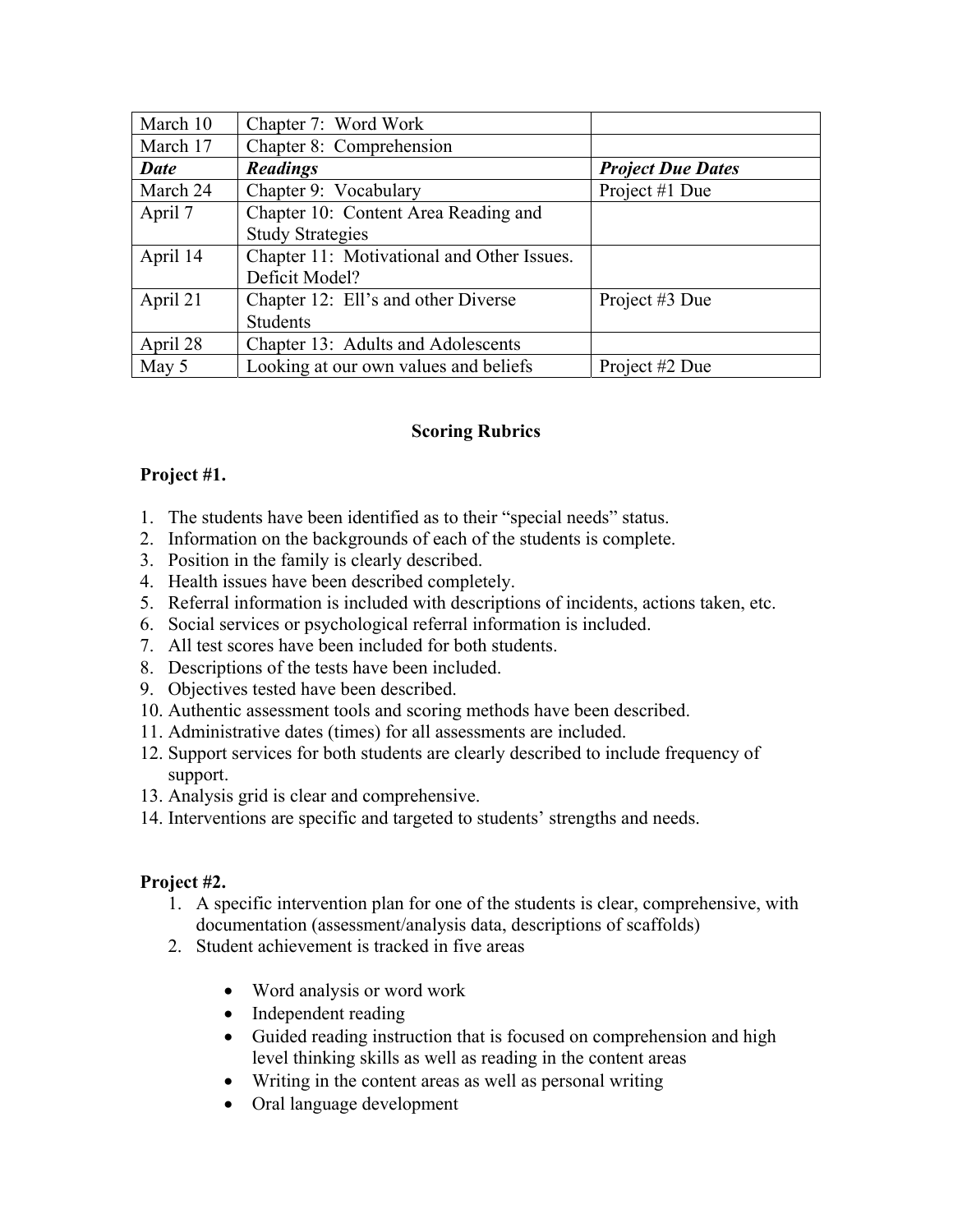- 3. Samples of instruction (lesson plans) and the resulting student work is included.
- 4. Rubrics to score the personal content area writing are included (content rubric, a conventions rubric and a genre rubric).
- 5. Note has been made how, if, and when the scaffolds were withdrawn to create increasing student independence in learning.
- 6. A journal on what you have done with the student noting how the student has responded throughout the project is included.
- 7. Reflection on your teaching throughout the project is included.
- 8. Reflection on the entire assessment process is included.

## **Project #3.**

- 1. At least two articles have been research and critical (main) points delineated.
- 2. Summary is presented to the class, providing time for the audience to respond.
- 3. Diversity of viewpoints is honored and encouraged.
- 4. Critique of the ideas is objectively presented.
- 5. The final paper states a viewpoint with elaboration. No retelling or summarizing.
- 6. Elaboration is supported with either personal experiences or class experiences as a teacher in light of student experiences.

## **EDUC 614 B**

This part of the course includes field work. During this field work you must accomplish the following tasks to meet the CTC standards for a reading certificate.

- 1. Work with two students at two different grade levels.
- 2. Tutor the students on an individual basis, using the intervention plans developed.
- 3. Keep anecdotal notes (at least 10 total) on each student in a small group setting and in a class setting.
- 4. Develop and write up a case study for each student ans submit that case study to your University supervisor.

The case study format is as follows:

- 1. A brief biographical summary of the students.
- 2. A list of assessments administered both standardized and authentic.
- 3. An intervention plan for each student. The plan should include three different contexts – one on one, small group, and whole class.
- 4. Grouping strategies should be recommended with a rational as to why each grouping structure should occur and why.
- 5. An evaluation of the results of the interventions with recommendations for future instructional plans.

You may receive credit for this part of the class in three ways.

1. Submitting videotapes of your instruction with these students to your university supervisor.